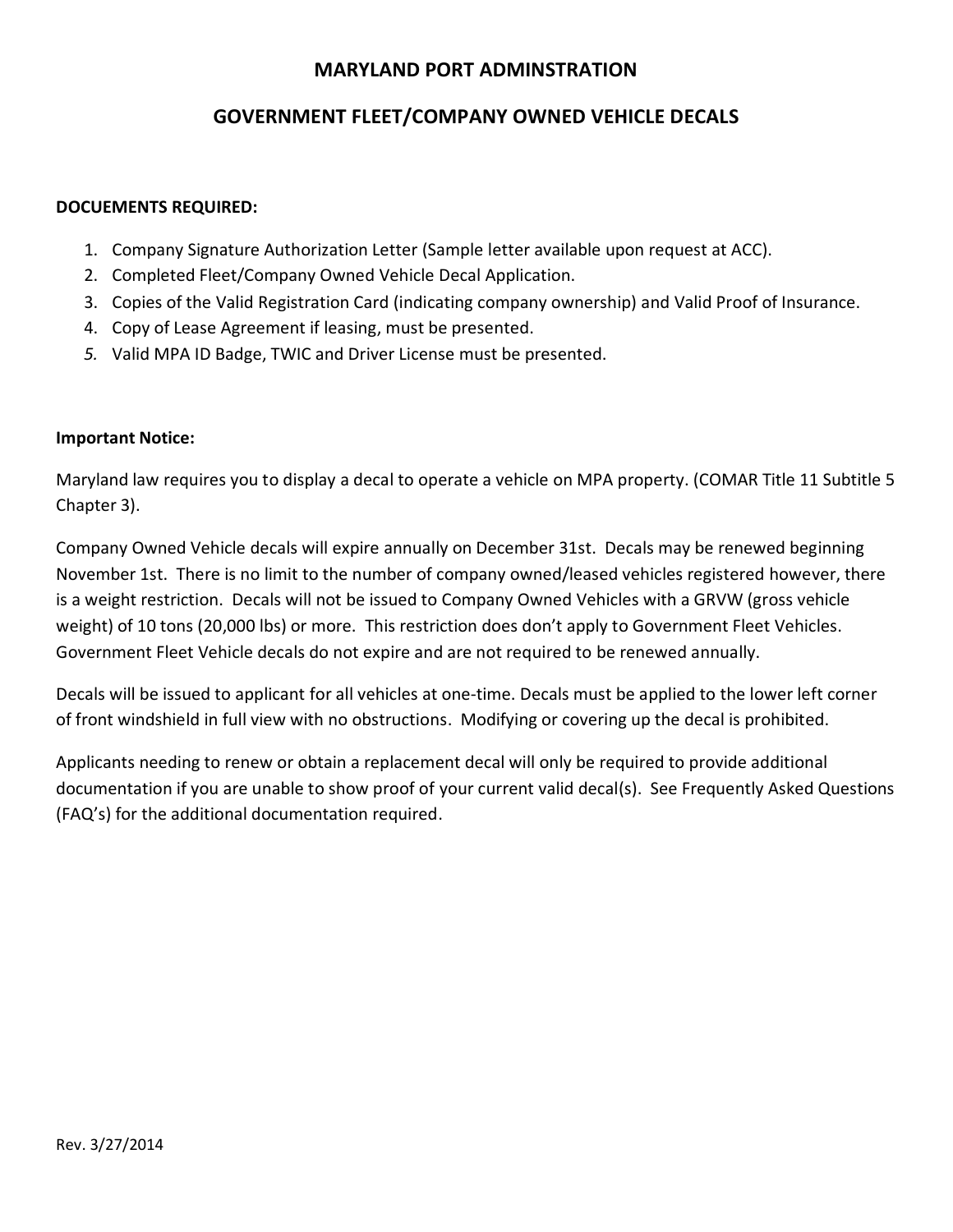# **MARYLAND PORT ADMINSTRATION**

## **PRIVATELY OWNED VEHICLE DECALS**

#### **DOCUEMENTS REQUIRED:**

- 1. Completed Privately Owned Vehicle (POV) Decal Application.
- 2. Valid Registration Card and Valid Proof of Insurance.
- 3. Valid MPA ID Badge, TWIC and Driver License *(Note: If you have an out of state address from a non-bordering Maryland State, further review/approval is required.) Maryland law requires drivers/ new residents to Maryland 60 days to obtain a Maryland driver's license and to register their vehicle. You have 30 days if you hold a commercial driver's license.*
- 4. Addresses must match on your Driver's License and Registration Card. A Change of Address card will be accepted.

#### **Important Notice:**

Maryland law requires you to display a decal to operate a vehicle on MPA property. (COMAR Title 11 Subtitle 5 Chapter 3).

Decals will expire annually at the end of the operator's birth month. Decals may be renewed from 30 days prior to; up to and including the last day of their birth month.

A maximum of 3 vehicles may be registered. All new applicants will be required to bring each vehicle to the ACC for the guard to apply the decal. Modifying or covering up the decal is prohibited. All renewal applicants are not required to bring each vehicle back to ACC. The guard will issue renewal stickers to be applied by the vehicle operator.

Applicants needing to renew or obtain a replacement decal will only be required to provide additional documentation if you are unable to show proof of your current valid decal(s). See Frequently Asked Questions (FAQ's) for the additional documentation required.

### **ISSUANCE OF 14 DAY VEHICLE PASSES**

### **DOCUEMENTS REQUIRED:**

- 1. Lease or Rental Agreement. *(Note: If you do not have a Lease or Rental Agreement, further review/approval is required.)*
- 2. Valid Driver's License, MPA ID Badge and TWIC.

#### **Important Notice:**

Individuals who are unable to drive their valid decaled vehicle on MPA property are authorized to use the visitors list for 7 days. If additional days are needed, individuals must apply for a 14 Day Vehicle Pass. The 14 Day Vehicle Pass is issued on special security paper. If copied, the pass will show "VOID". The pass will include the operator's full name, company and dates pass is valid for and must be placed on the dash board of the vehicle you are temporarily operating.

Rev. 3/27/2014